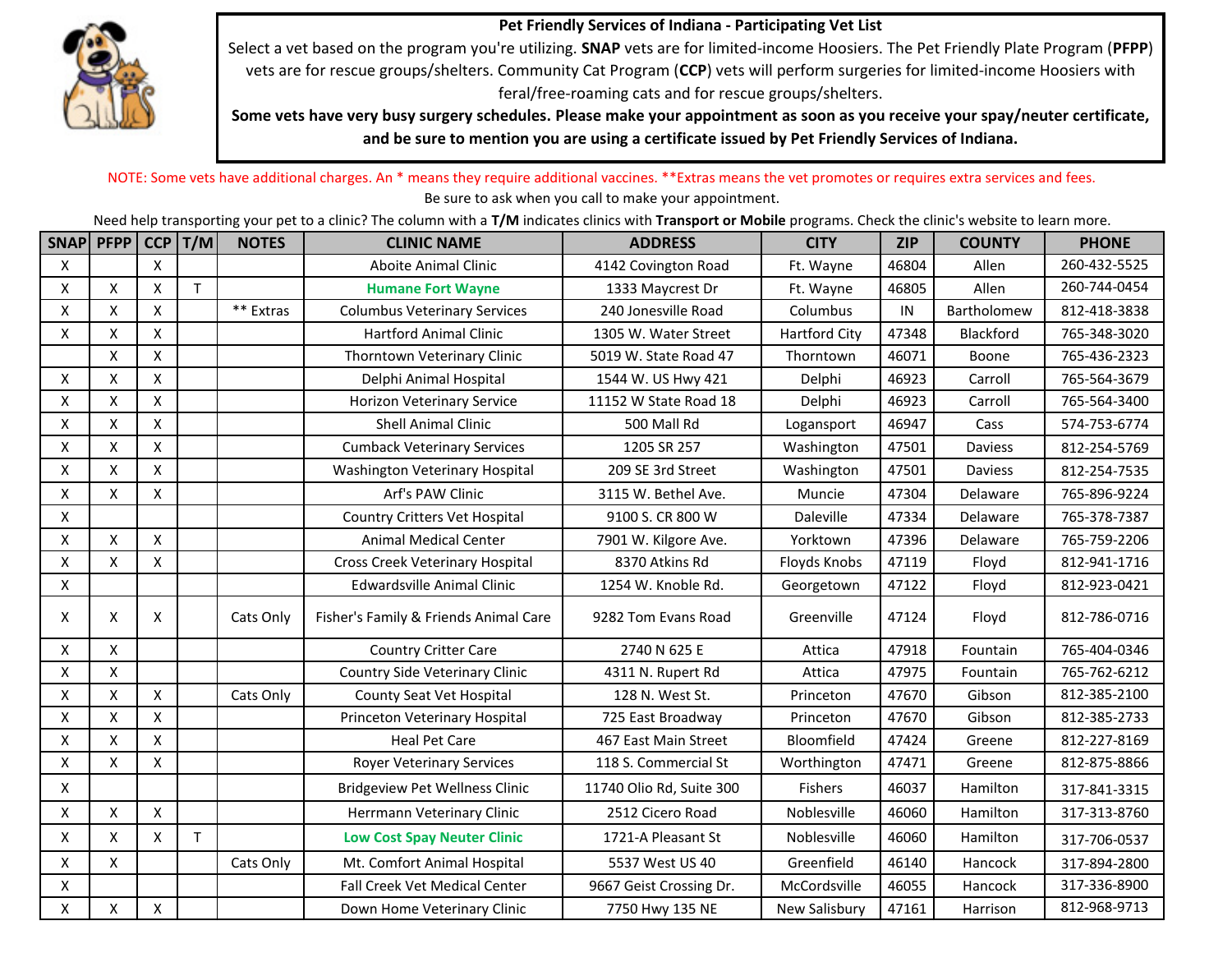|   | SNAP PFPP          | <b>CCP</b>         | T/M | <b>NOTES</b>          | <b>CLINIC NAME</b>                             | <b>ADDRESS</b>         | <b>CITY</b>  | <b>ZIP</b> | <b>COUNTY</b> | <b>PHONE</b>   |
|---|--------------------|--------------------|-----|-----------------------|------------------------------------------------|------------------------|--------------|------------|---------------|----------------|
| X | X                  | X                  | T.  |                       | <b>Low Cost Spay Neuter Clinic</b>             | 409 North Green Street | Brownsburg   | 46112      | Hendricks     | 317-852-0537   |
| X | X                  | X                  |     | $SNAP = Cats$<br>Only | Henry County Humane Society                    | 11 Midway Dr.          | New Castle   | 47362      | Henry         | 765-529-8131   |
| X | X                  | $\pmb{\times}$     |     |                       | <b>4 Precious Paws LCSN</b>                    | 3117 S. LaFountain St. | Kokomo       | 46902      | Howard        | 765-404-6310   |
| X |                    |                    |     |                       | Animal Wellness Center                         | 2205 S. Park Rd        | Kokomo       | 46902      | Howard        | 765-455-4411   |
| Χ | X                  | X                  |     |                       | Healthier Pet Animal Wellness Center           | 2996 West Park Drive   | Huntington   | 46750      | Huntington    | 260-356-6308   |
| X |                    |                    |     |                       | Huntington Veterinary Hospital                 | 705 Etna Avenue        | Huntington   | 46750      | Huntington    | 260-356-1176   |
| X | $\pmb{\mathsf{X}}$ | $\pmb{\times}$     |     | **Extras              | <b>Brownstown Animal Hospital</b>              | 1328 W. Commerce St    | Brownstown   | 47220      | Jackson       | 812-358-2947   |
| X |                    |                    |     | **Extras              | Seymour Animal Hospital                        | 5817 W. Tipton Street  | Seymour      | 47274      | Jackson       | 812-522-2178   |
| X | X                  | $\pmb{\times}$     |     |                       | Davis Veterinary Services, PC                  | 1687 N.US Hwy 231      | Rensselaer   | 47978      | Jasper        | 219-866-8854   |
| X | X                  |                    |     |                       | PetVets                                        | 4457 S. 450 E.         | Rensselaer   | 47948      | Jasper        | 219-869-0097   |
| X | X                  | $\pmb{\mathsf{X}}$ |     |                       | Rensselaer Pet Care                            | 1103 N. Cullen St.     | Rensselaer   | 47978      | Jasper        | 219-866-4671   |
| X | X                  | X                  |     |                       | Portland Veterinary Clinic                     | 1407 Votaw Street      | Portland     | 47371      | Jay           | 260-726-7370   |
| Χ | X                  | Χ                  |     | Cats Only             | Bargersville Vet Hospital & Wellness<br>Center | 4523 N. State Rd. 135  | Franklin     | 46131      | Johnson       | 317-422-9536   |
| X | X                  | X                  |     |                       | Southgate Veterinary Clinic                    | 1925 S. Old US 41      | Vincennes    | 47591      | Knox          | 812-882-5656   |
| X | X                  |                    |     |                       | Vincennes Veterinary Clinic                    | 2755 N. State Rd 67    | Vincennes    | 47591      | Knox          | 812-882-6677   |
| X | X                  | X                  |     |                       | LaGrange Veterinary Clinic                     | 1005 N. Detroit Street | LaGrange     | 46761      | LaGrange      | 260-463-2157   |
| X | Χ                  | $\pmb{\mathsf{X}}$ |     | Cats Only             | Hanover Vet Hospital                           | 12515 Wicker Ave       | Cedar Lake   | 46303      | Lake          | 219-374-9443   |
| X | X                  | $\mathsf{X}$       |     | **Extras              | Lake Station Pet Clinic                        | 3401 Central Ave       | Lake Station | 46405      | Lake          | 219-962-8565   |
| X | X                  | X                  |     |                       | Humane Indiana Clinic                          | 421 45th Ave           | Munster      | 46321      | Lake          | 219-922-3811   |
| Χ | X                  | X                  |     | $SNAP = Cats$<br>Only | <b>SNIP Low Cost Spay &amp; Neuter</b>         | 2054 IN-130, Unit B    | Hobart       | 46342      | Lake          | 219-440-4727   |
| X | Χ                  | X                  |     |                       | All Creature Features                          | 4034 U.S. 35           | LaPorte      | 46350      | LaPorte       | 219-393-3558   |
| X |                    |                    |     |                       | Animal Hospital of Bedford                     | 138 E. 16th St         | Bedford      | 47421      | Lawrence      | 812-275-4979   |
| X | X                  | X                  |     |                       | <b>Spring Mill Veterinary Service</b>          | 995 State Road 60 E    | Mitchell     | 47446      | Lawrence      | 812-849-4525   |
| X | Χ                  | $\mathsf{X}$       |     |                       | <b>Broadway Vet Clinic</b>                     | 1639 Broadway St.      | Anderson     | 46012      | Madison       | (765) 642-3181 |
| X | X                  |                    |     |                       | Chesterfield Animal Hospital                   | 83 Skyview Dr.         | Chesterfield | 46017      | Madison       | 765-378-3694   |
| X |                    |                    |     | **Extras              | South Anderson Veterinary Care                 | 109 W. 53rd Street     | Anderson     | IN         | Madison       | 765-642-8117   |
| X | X                  | $\mathsf{X}$       |     |                       | <b>All Pet Health Care by Noah's</b>           | 3825 W. Washington St. | Indianapolis | 46241      | Marion        | 317-481-1738   |
| X | X                  | X                  |     |                       | Animal Medical Center - (Indianapolis)         | 8040 E. Washington St  | Indianapolis | 46219      | Marion        | 317-897-0951   |
| X | X                  | $\mathsf{X}$       |     |                       | <b>IndyHumane Downtown Clinic</b>              | 456 N. Holmes Ave.     | Indianapolis | 46222      | Marion        | 317-602-3423   |
| X | Χ                  | $\mathsf{X}$       |     | Cats Only             | Cat Care Clinic                                | 9512 Haver Way         | Indianapolis | 46240      | Marion        | 317-844-2287   |
| X | X                  | X                  |     |                       | <b>FACE Low-Cost Animal Clinic</b>             | 1505 Massachusetts Ave | Indianapolis | 46201      | Marion        | 317-638-3223   |
| X | x                  | X                  |     |                       | Rockville Road Animal Hospital                 | 7351 Rockville Rd      | Indianapolis | 46214      | Marion        | 317-271-2200   |
| X | X                  |                    |     |                       | VCA W. 86th Street Animal Hosp.                | 4030 W 86th St         | Indianapolis | 46268      | Marion        | 317-872-0200   |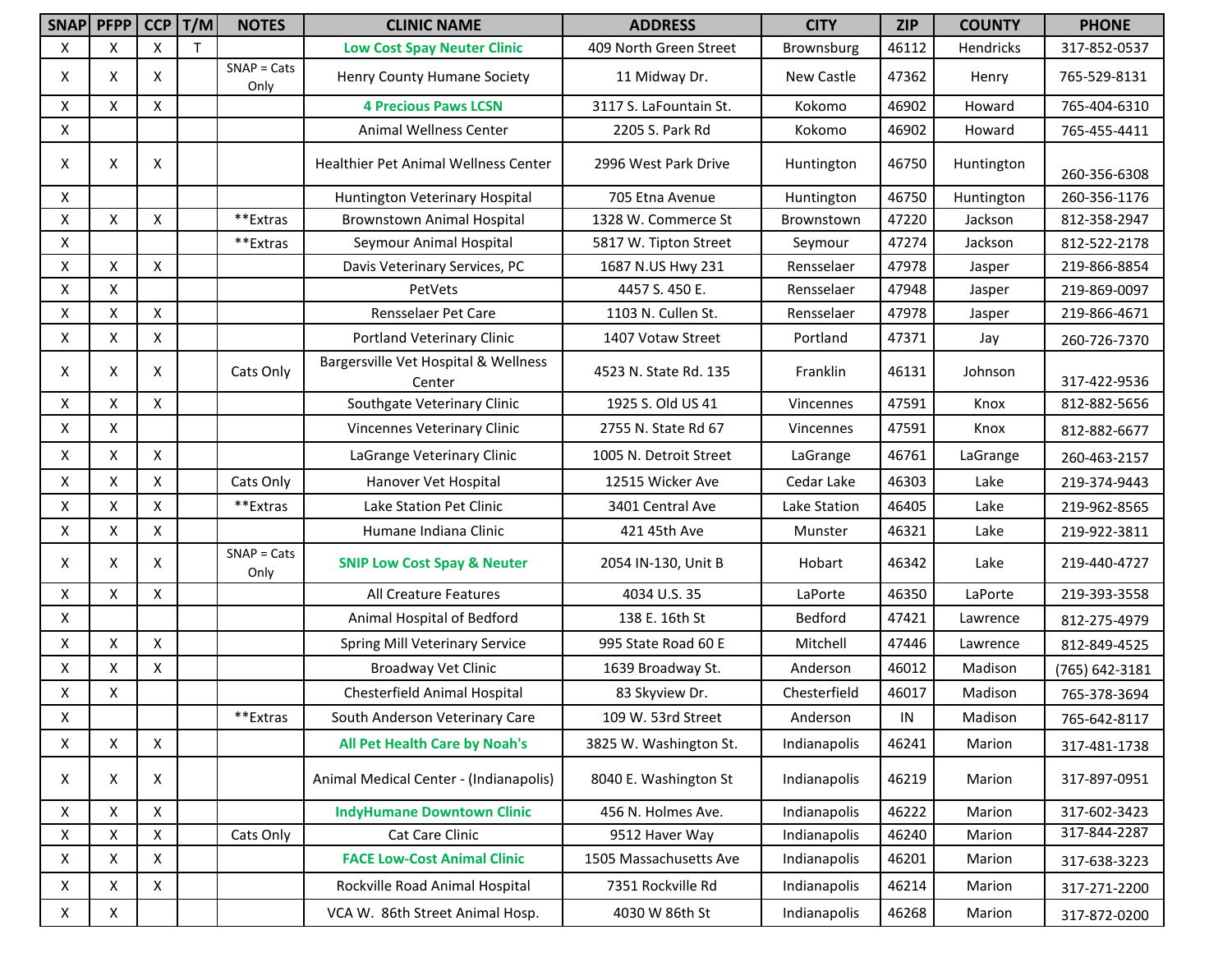|   | SNAP PFPP |              | $CCP$   $T/M$ | <b>NOTES</b>                 | <b>CLINIC NAME</b>                                             | <b>ADDRESS</b>            | <b>CITY</b>        | <b>ZIP</b> | <b>COUNTY</b> | <b>PHONE</b> |
|---|-----------|--------------|---------------|------------------------------|----------------------------------------------------------------|---------------------------|--------------------|------------|---------------|--------------|
| X | X         | X            |               |                              | Bourbon Vet Hospital                                           | 1211 N. Main Street       | Bourbon            | 46504      | Marshall      | 574-342-6635 |
| x |           | X            |               |                              | Parrett Veterinary Clinic                                      | 750 Columbus Dr.          | Plymouth           | 46563      | Marshall      | 574-936-2353 |
| X | X         | X            |               |                              | <b>Martin County Humane Society</b>                            | 507 N Oak St              | Loogootee          | 47553      | Martin        | 812-295-5900 |
| X | X         | X            |               |                              | <b>Fouts Veterinary Care</b>                                   | 9753 N. Old RT 31         | Macy               | 46951      | Miami         | 574-382-2120 |
| X | X         | Χ            |               | **Extras                     | MCHA Nonprofit Veterinary Clinic                               | 791 S. Fieldstone Blvd.   | Bloomington        | 47403      | Monroe        | 812-333-6242 |
| X | X         | X            | $\mathsf{T}$  |                              | <b>Pets Alive Spay Neuter Clinic</b>                           | 2444 S. Walnut            | Bloomington        | 47401      | Monroe        | 812-349-1349 |
| x |           |              |               |                              | Crawfordsville Veterinary Clinic                               | 1834 US 231 South         | Crawfordsville     | 47933      | Montgomery    | 765-362-4100 |
| X | X         | X            |               |                              | Moore & Low's Vet Clinic                                       | 231 Industrial Access Rd  | <b>Rising Sun</b>  | 47040      | Ohio          | 812-438-2207 |
| X | X         |              |               |                              | Rising Sun Veterinary Clinic                                   | 1417 Barbour Way          | <b>Rising Sun</b>  | 47040      | Ohio          | 812-438-2055 |
| x | Χ         | X            |               |                              | Kirk Veterinary Service                                        | 145 W. Washington St      | Orleans            | 47452      | Orange        | 812-865-2329 |
| x |           |              |               |                              | <b>Orange County Animal Clinic</b>                             | 2840 N. State Rd 37       | Paoli              | 47454      | Orange        | 812-723-2553 |
| X | Χ         | X            |               |                              | Town and Country Veterinary Clinic                             | 29 Bob Babbs Drive        | Spencer            | 47460      | Owen          | 812-829-4690 |
|   | X         |              |               |                              | Arbor View Animal Hospital                                     | 244 W. U.S. Highway 6     | Valparaiso         | 46385      | Porter        | 219-762-7267 |
| X | X         | X            |               |                              | Hero Pet Animal Hospital                                       | 707 N Flynn Rd            | Westville          | 46391      | Porter        | 219-515-4376 |
| X | X         | X            |               |                              | Hawthorne Animal Clinic                                        | 903 E. 4th Street         | Mt. Vernon         | 47620      | Posey         | 812-838-6493 |
| X | X         | X            |               |                              | Davis Veterinary Services, PC                                  | 429 N. Logan Street       | Winamac            | 46996      | Pulaski       | 574-946-6344 |
| X | X         | Χ            |               |                              | <b>Eminence Animal Hospital</b>                                | 13867 W. SR 42            | Cloverdale         | 46120      | Putnam        | 765-795-3111 |
| x | X         | X            |               |                              | <b>Hartford Veterinary Services</b>                            | 209 South Main Street     | Farmland           | 47340      | Randolph      | 765-468-3205 |
| X | X         | $\mathsf{x}$ |               | Cats Only                    | Lynn Veterinary Hospital                                       | 2111 E. 900 S.            | Lynn               | 47355      | Randolph      | 765-874-1777 |
| X | X         | Χ            |               |                              | Hilltop Veterinary Services, LLC                               | 13224 N. State Rd. 245    | Lamar              | 47550      | Spencer       | 812-544-2238 |
| X |           |              |               | Not accepting<br>new clients | St. Francis Animal Health Care                                 | 11 E. Willow Rd., Box 324 | Dale               | 47523      | Spencer       | 812-937-4733 |
| Χ | X         | X            |               |                              | New Carlisle Animal Clinic                                     | 8935 E. US 20             | New Carlisle       | 46552      | St. Joseph    | 574-654-3129 |
| Χ | X         | Χ            |               |                              | <b>ABC Clinic</b>                                              | 4525 South Burnett Drive  | South Bend         | 46614      | St. Joseph    | 574-291-7729 |
| X | X         | X            |               |                              | <b>Just Paws Petcare</b>                                       | 983 W. State Rd. 154      | Sullivan           | 47882      | Sullivan      | 812-268-2222 |
| Χ | X         | X            |               | Cats Only                    | All Pets Animal Hospital                                       | 1806 Elmwood Ave.         | Lafayette          | 47904      | Tippecanoe    | 765-447-8311 |
| x | X         | X            | T.            |                              | <b>Low Cost Spay Neuter Clinic</b>                             | 3667 Braddock Dr.         | Lafayette          | 47909      | Tippecanoe    | 765-767-7272 |
| Χ | X         | Χ            |               |                              | Wea Animal Hospital                                            | 3613 S. 18th St., Suite A | Lafayette          | 47909      | Tippecanoe    | 765-838-0954 |
| X | X         | X            |               |                              | Wildcat Valley Animal Clinic                                   | 10260 E. 200 N            | Lafayette          | 47905      | Tippecanoe    | 765-589-7297 |
| X | X         | X            |               |                              | Grove Veterinary Clinic                                        | 1645 South US Hwy 27      | Liberty            | 47353      | Union         | 765-458-6221 |
| X | X         |              |               |                              | ARK Veterinary Services, Inc.                                  | 1301 E. Missouri Street   | Evansville         | 47711      | Vanderburgh   | 812-424-8968 |
| X | X         | $\mathsf{X}$ |               |                              | <b>Highland Veterinary Clinic</b>                              | 6805 Darmstadt Rd         | Evansville         | 47710      | Vanderburgh   | 812-867-6651 |
| X | X         |              | Τ             |                              | <b>Vanderburgh Humane Society</b><br><b>Spay/Neuter Clinic</b> | 400 Millner Industrial Dr | Evansville         | 47710      | Vanderburgh   | 812-426-2563 |
| X | X         |              |               |                              | <b>Cross Veterinary Clinic</b>                                 | 2741 Sidenbender Road     | <b>Terre Haute</b> | 47802      | Vigo          | 812-232-1470 |
| X | X         | X            |               |                              | Honey Creek Animal Hospital                                    | 3263 S. 3rd Place         | <b>Terre Haute</b> | 47802      | Vigo          | 812-234-7752 |
| X | X         | X            |               |                              | <b>Terre Haute Humane Society</b>                              | 1811 S. Fruitridge Ave.   | <b>Terre Haute</b> | 47803      | Vigo          | 812-232-0293 |